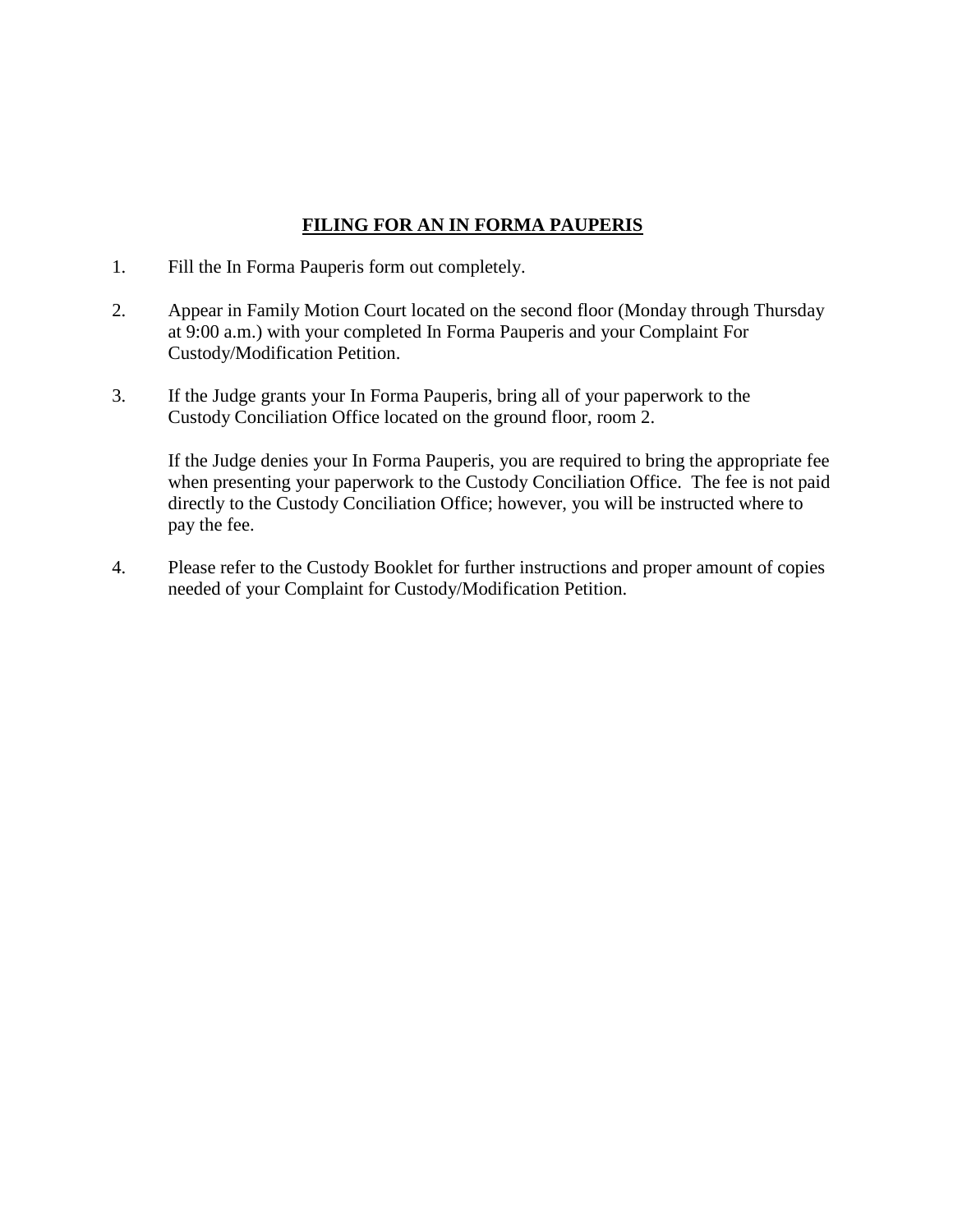## IN THE COURT OF COMMON PLEAS

Plaintiff

 v. OF ERIE COUNTY, PENNSYLVANIA CIVIL DIVISION

Defendant NO.

\_\_\_\_\_\_\_\_\_\_\_\_\_\_\_\_\_\_\_\_\_\_\_\_\_\_\_\_\_\_

## PETITION FOR LEAVE TO PROCEED IN FORMA PAUPERIS

- 1. I am the (Plaintiff) (Defendant) listed above. Because of my financial condition, I am unable to pay the required fees.
- 2. Have you ever applied for an In Forma Pauperis (IFP) in the past? \_\_\_\_\_\_\_ yes \_\_\_\_\_\_\_ no.

If so, was it granted? \_\_\_\_\_\_\_\_ yes \_\_\_\_\_\_\_ no. If not, please state why.

3. If you have petitioned for an IFP in the past, have your financial circumstances changed since

the last request? \_\_\_\_\_\_\_\_ yes \_\_\_\_\_\_\_\_ no.

If yes, please briefly explain that change. \_\_\_\_\_\_\_\_\_\_\_\_\_\_\_\_\_\_\_\_\_\_\_\_\_\_\_\_\_\_\_\_\_\_\_\_\_\_\_\_\_

4. I am unable to obtain funds from anyone, including my family and friends, to pay the costs.

\_\_\_\_\_\_\_\_\_\_\_\_\_\_\_\_\_\_\_\_\_\_\_\_\_\_\_\_\_\_\_\_\_\_\_\_\_\_\_\_\_\_\_\_\_\_\_\_\_\_\_\_\_\_\_\_\_\_\_\_\_\_\_\_\_\_\_\_\_\_\_\_\_\_

- 5. I represent that the information below relating to my ability to pay the fees and costs is true and correct:
	- a. Name: \_\_\_\_\_\_\_\_\_\_\_\_\_\_\_\_\_\_\_\_\_\_\_\_\_\_\_\_\_\_\_\_\_\_\_\_\_\_\_\_\_\_\_\_\_\_\_\_\_\_\_\_\_\_\_\_\_\_\_\_\_\_\_\_\_\_ Address: \_\_\_\_\_\_\_\_\_\_\_\_\_\_\_\_\_\_\_\_\_\_\_\_\_\_\_\_\_\_\_\_\_\_\_\_\_\_\_\_\_\_\_\_\_\_\_\_\_\_\_\_\_\_\_\_\_\_\_\_\_\_\_\_  $City, State, & ZIP:$
	- b. EMPLOYMENT

|  | City, State, & ZIP:                                                               |  |  |  |
|--|-----------------------------------------------------------------------------------|--|--|--|
|  |                                                                                   |  |  |  |
|  | Type of work:                                                                     |  |  |  |
|  | If presently unemployed, state date of last employment: _________________________ |  |  |  |
|  |                                                                                   |  |  |  |
|  |                                                                                   |  |  |  |
|  |                                                                                   |  |  |  |
|  | c. OTHER INCOME WITHIN PAST TWELVE MONTHS                                         |  |  |  |
|  |                                                                                   |  |  |  |
|  |                                                                                   |  |  |  |
|  | Interest: __________________________________Dividends: __________________________ |  |  |  |
|  |                                                                                   |  |  |  |
|  |                                                                                   |  |  |  |
|  |                                                                                   |  |  |  |
|  |                                                                                   |  |  |  |
|  | Unemployment compensation and supplemental benefits: ___________________________  |  |  |  |
|  |                                                                                   |  |  |  |
|  | <b>Public Assistance:</b>                                                         |  |  |  |

d. OTHER CONTRIBUTIONS TO HOUSEHOLD SUPPORT